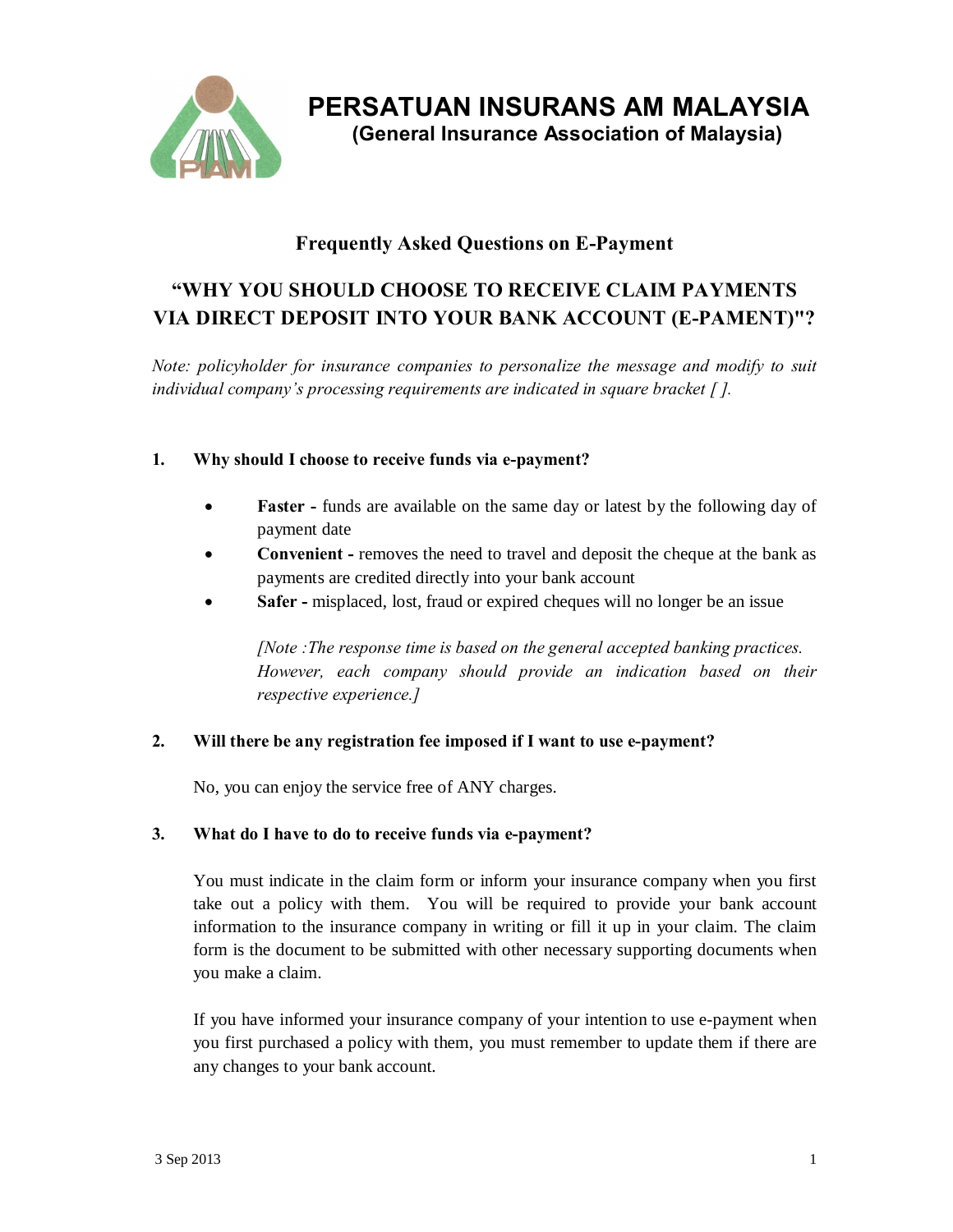#### **4. What are the required supporting documents if I choose to receive e-payment?**

The following original documents are required for verification:

- $\triangleright$  NRIC, passport, or other acceptable identification documents; and
- $\triangleright$  A (a) bank statement; OR (b) bank account passbook; OR (c) bank slip; (d) details of your account printed from your bank's website that has been certified by your bank; OR (e) letter from your bank confirming your bank account details.

## **5. Is there any restriction on the type of bank account that can be assigned for epayment?**

You can assign any of your existing active saving or current account held under your name or in the case of a joint account that has your name as one of the accountholders. The saving or current account must be maintained with one of the financial institutions offering MEPS Inter-Bank GIRO (IBG) service.

Please refer to the following website for a current list of IBG members http://www.myclear.org.my/faqs/interbank-giro-faqs/

#### **6. [Can I change my bank account information?](http://www.myclear.org.my/faqs/interbank-giro-faqs/)**

Yes, you are allowed to change your bank account details by submitting the relevant prescribed form together with the required supporting documents substantiating your request to your insurance company. No cost will be charged for this purpose.

### **7. When will my bank account be credited?**

Payment will be made electronically into your bank account by your insurance company as soon as your claim has been approved. Generally, funds will be made available in your bank account within the same day of payment. However, depending on the processes adopted by your bank, you may receive the payment on the same day or a day after.

#### **8. Will I be notified once the insurance company has made the payment?**

Yes, a notification letter will be sent to you once your claim has been approved and the payment has been made. You are also encouraged to provide your email address or mobile phone number for receiving electronic notification at the discretion of your insurance company. *[This should be revised by respective insurance company subject to its arrangement with panel banker]*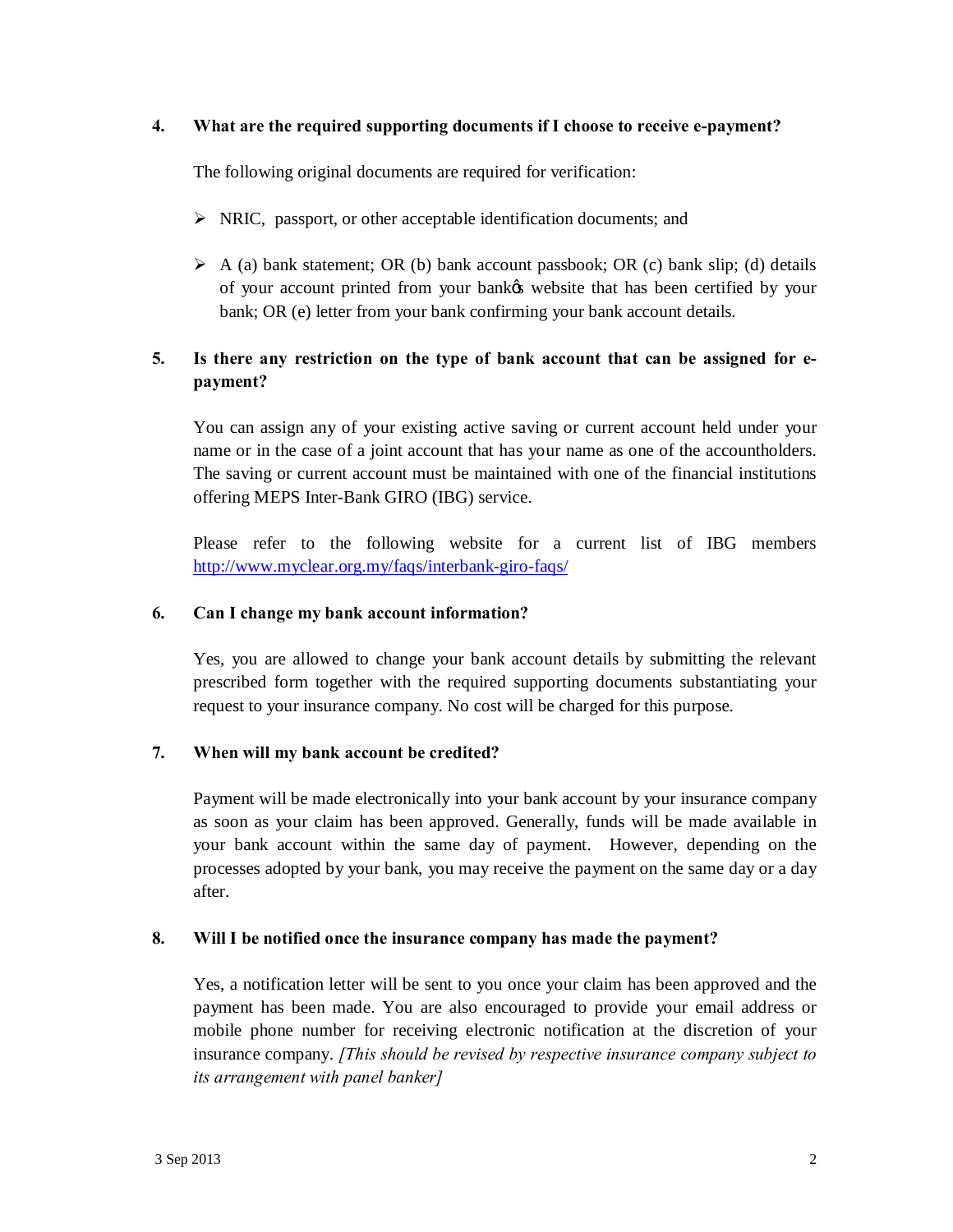#### **9. How will my bank account information be used and will it remain confidential?**

Your bank account details and other related information:

- $\triangleright$  Will be used solely for the purpose of enabling payments to be credited directly into your bank account; and
- $\triangleright$  Is protected under the Banking and Financial Institutions Act (BAFIA) 1989 that strictly prohibits the disclosure of such information to any person unless customer or his personal representative has given written permission. It should be noted that by signing the relevant form to provide your bank account information, you will be authorising the disclosure of your bank account information to parties *p* necessary to effect a payment to you e.g. insurance company, financial institutions.

#### **10. What will happen to funds that cannot be credited into my bank account?**

If funds cannot be credited into your bank account due to, for example, incorrect bank account number, closed or inactive bank account, you will be contacted by your insurance company to validate your bank account details. However, this may lead to unnecessary delay to the payment process. To avoid this issue, please ensure that your bank account is correct and active upon providing such information to your insurance company. Otherwise, arrangements will be made by your insurance company to remit the payment to you via cheque.

### **11. Do I need to provide my bank account information separately for e-payment for each of my policy if I have more than one policy?**

If you want all your payments to be paid to the same bank account, you need to indicate so to your insurance company at the point of submitting your claim form or when you purchase the policies.

Alternately, you can opt to assign different bank accounts for each of your policy maintained with the same insurance company. To do so, you will need to provide your insurance company with the details of the bank accounts for each of your policy.

If you have more than one insurance company, you will need to inform every insurance company separately as bank account information is not shared with other insurance companies.

### **12. What if I die before the insurer pays out my claims proceeds and the bank has frozen my account. Where does the money go then?**

All monies due to a policyholder in the event of his death will go to the administrators of his estate of his named beneficiaries.